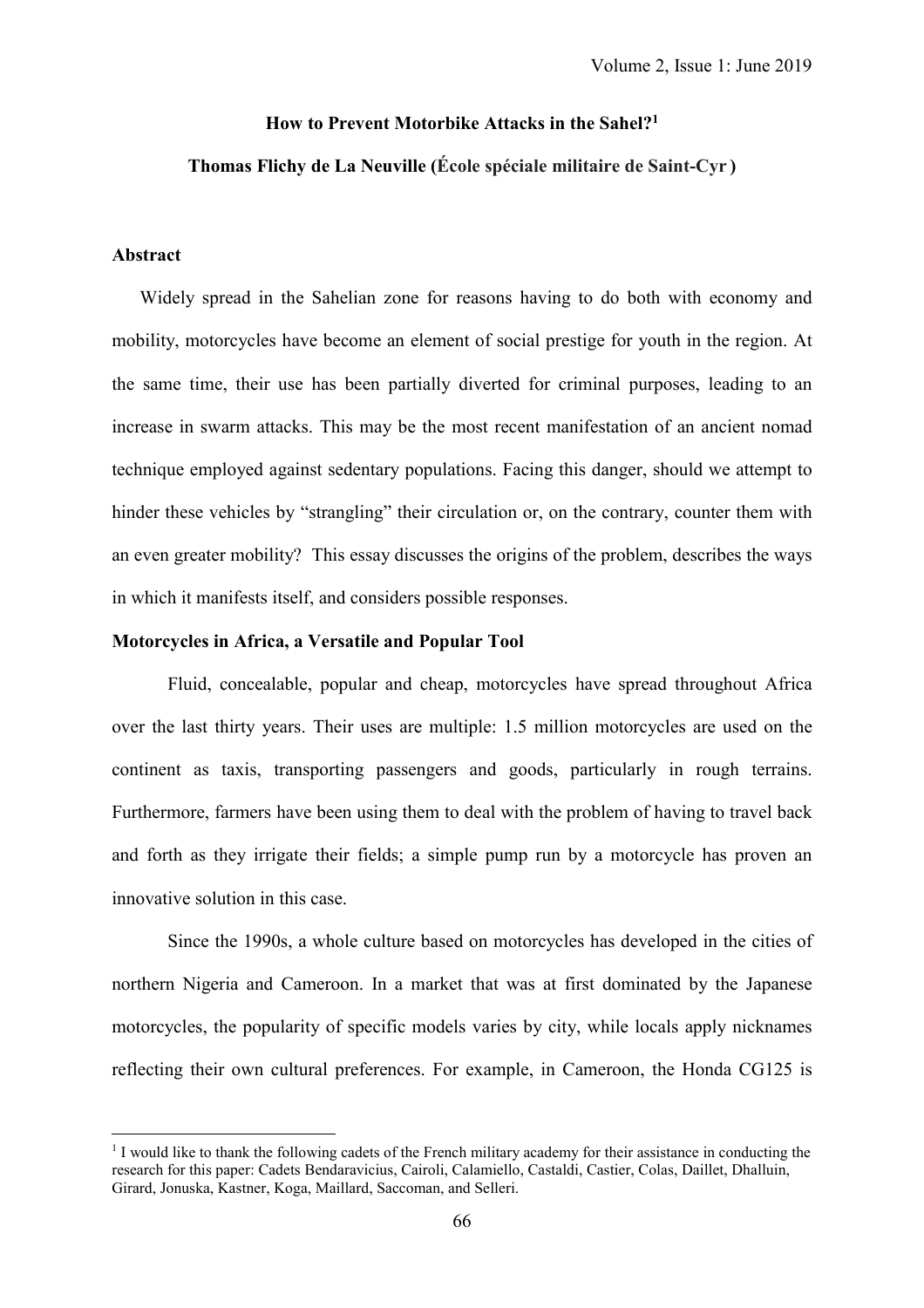called "Bazooka," the Suzuki A100 "Chagari" and the Suzuki AS100 the "black cat." These Japanese motorcycles were very popular until the arrival of their Chinese competitors in 2004, including Nanfang, Lifan, Jingseng, Carter, and (the fastest) TVS125. Equipped with a lengthened seat, these latter can carry three to four riders at a time, as well as up to six plastic cans of sixty liters each, convenient for gasoline smuggling. Their gas mileage is low, but this disadvantage is offset by the purchase price, which is 50 percent less than that of Japanese vehicles, making it possible for young people to acquire a motorcycle by saving up, without relying on help from their families.

Giorgio Blundo has studied the circuits of distribution of the Chinese motorcycle in Africa.2 According to his findings, the city of Cinkassé, in the north of Togo, appears to be a dry port for the import of Chinese motorcycles and the biggest market for the vehicles in western Africa. Situated on the border with Burkina Faso, Cinkassé has become a center to which buyers come from the whole of the Sahel. In Togo, Chinese motorcycles are delivered in spare parts before being assembled by African workers benefitting from the assistance of Chinese technicians.<sup>3</sup> Because of the very modest cost of the Chinese motorcycles, local production is almost impossible.<sup>4</sup>

Before moving on to the security problems posed by motorcycles in Africa, their importance in the context of that continent may be seen in a few illustrative examples. For instance, the vehicle serves all of the commercial circuits of smugglers (known as "stuntmen") in the Mandara mountainous region of Cameroon. It provides easy access to suburbs via serpentine mews, and has affected even small villages, opening them up to the wider world and allowing for easier seasonal movement of livestock. One could in this sense

<sup>2</sup> Giorgio Blundo is an anthropologist and is presently Directeur d'Etude at the Ecole des Hautes Etudes en Sciences Sociales (EHESS). Since February 2016, he has been in Togo, where he has conducted research on the project "Chinese Motorcycles in Africa, Globlalization, Mobility, and Politics (Togo, Benin, and Ghana)." <sup>3</sup> Yishuang Liu et Wai Shan, "L'importation des motos chinoises a permis une circulation technologique au

Sahel," [French.people.cn,](http://french.people.cn/) October 7, 2017.

<sup>4</sup> Paul Starkey, *The Rapid Assessment of Rural Transport Service*, report prepared for Intermediate Technology Consultants, March 2006, 2.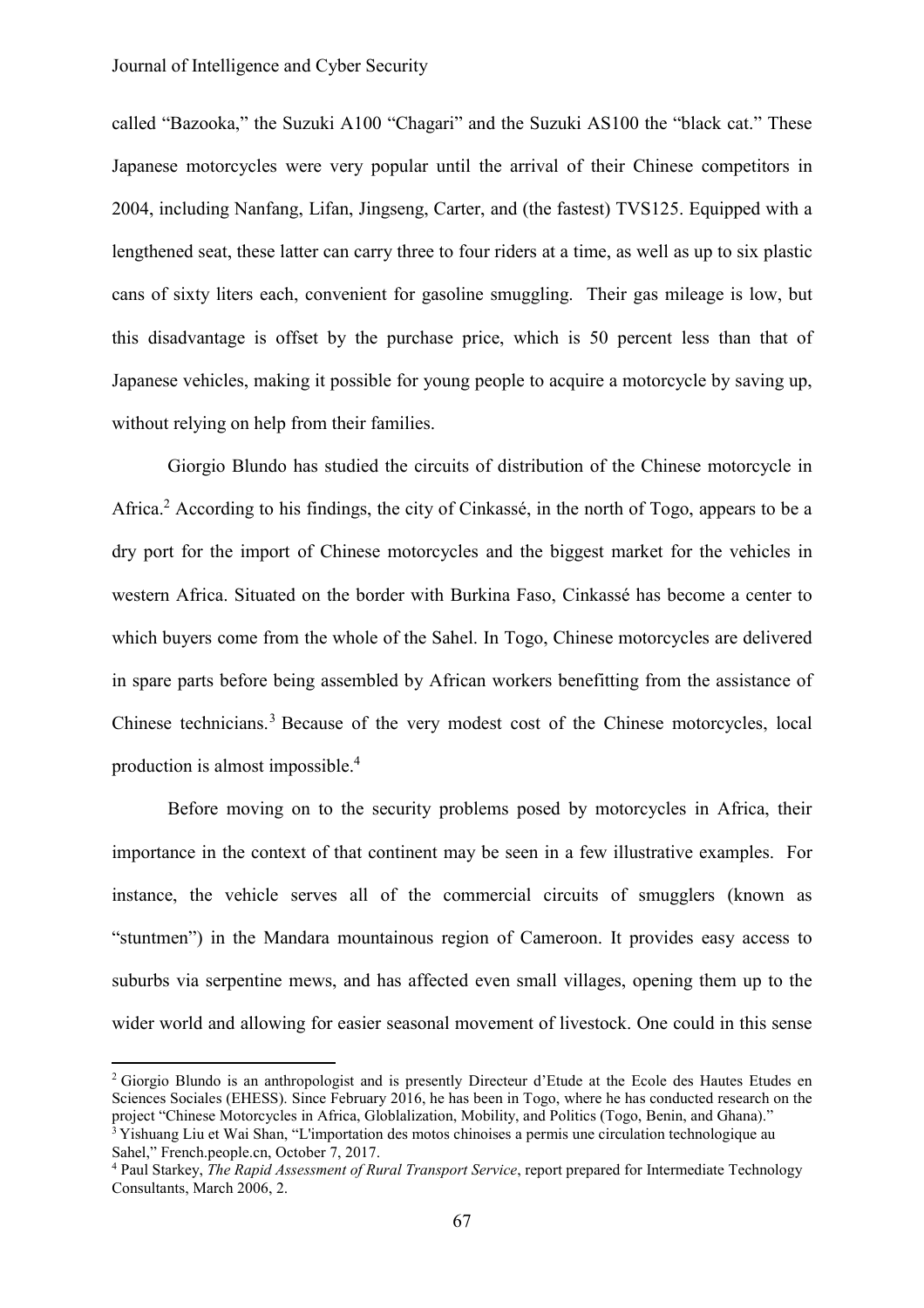see the motorcycle in Africa as a tool of spontaneous development; unfortunately, it has also become an engine at the service of armed criminals.<sup>5</sup>

#### **The Operating Mode of Motorcycle Combat: A Trio of Fighters**

Motorcycle banditry is a widespread phenomenon that can be found from the Balkans<sup>6</sup> to Afghanistan.<sup>7</sup> It can take the form of assaults on police<sup>8</sup> or gendarmerie<sup>9</sup> stations by a few armed men on motorbikes; sometimes motorized bands surround villages in order to loot them,<sup>10</sup> resulting in victims among both civilians and representatives of law and order.<sup>11</sup> Motorcycle attacks may also involve several men armed with AK-47s committing a kidnapping,<sup>12</sup> storming a marketplace,<sup>13</sup> or successfully carrying out a suicide attack.<sup>14</sup> In some cases, hundreds of fighters erupt seemingly out of nowhere on motorcycles, commit an assault lasting only a few minutes, and suddenly disappear.<sup>15</sup>

The most frequent operating mode is as follows. Seated on the fuel tank, the driver holds the slightly raised handlebar while a second passenger seated on the metal extension of the seat at the rear takes the role of gunner. A third passenger, in the middle, points out targets and provides the gunner with ammunition. Modifications to technique are employed depending on local conditions. For example, Mandara "stuntmen" have adapted their Chinese motorcycles to the mountainous terrain, giving them double rear shock absorbers and protecting their inner tubes from the needles of Balanite trees with a metallic ribbon.<sup>16</sup>

<sup>5</sup> Christian Seignobos, "Boko Haram: Innovations guerrières depuis les monts Mandara," *Afrique contemporaine*, no. 252 (April 2014): 149–69.

<sup>6</sup> See the work of professor Alfredo Nunzi, from 2018.

<sup>7</sup> Colonel Jean-Louis Dufour, "Terrorisme en essaim," *Revue L'économiste*, no. 2981, March 13, 2009.

<sup>8</sup> "Aguel-hoc: Les casques bleus visés par une attaque terroriste," *Studio Tamani*, April 6, 2018.

<sup>9</sup> [Human](https://www.hrw.org/fr/report/2018/05/21/le-jour-nous-avons-peur-de-larmee-et-la-nuit-des-djihadistes/abus-commis-par-des) Rights Watch, "Abus commis par des islamistes armés et par des membres des forces de sécurité au Burkina Faso," May 21, 2018.

<sup>&</sup>lt;sup>10</sup> Seignobos, "Boko Haram: Innovations guerrières."

<sup>11</sup> Bamanda.net, "*GAO: Trois individus tués par un groupe armé sur six motos*," June 29, 2018.

<sup>12</sup> [Human](https://www.hrw.org/fr/report/2018/05/21/le-jour-nous-avons-peur-de-larmee-et-la-nuit-des-djihadistes/abus-commis-par-des) Rights Watch, "Abus commis par des islamistes armés."

<sup>13</sup> Seignobos, "Boko Haram: Innovations guerrières."

<sup>14</sup> Robert Johnson, "*La campagne de contre-insurrection en Afghanistan*," *Revue Stratégique* no. 103 (2013).

<sup>15</sup> "A Swarm of Motorbikes, Then Heavy Fire: Witnesses Shed New Light on Niger Attack," *The Guardian*, November 15, 2017.

<sup>&</sup>lt;sup>16</sup> Seignobos, "Boko Haram: Innovations guerrières."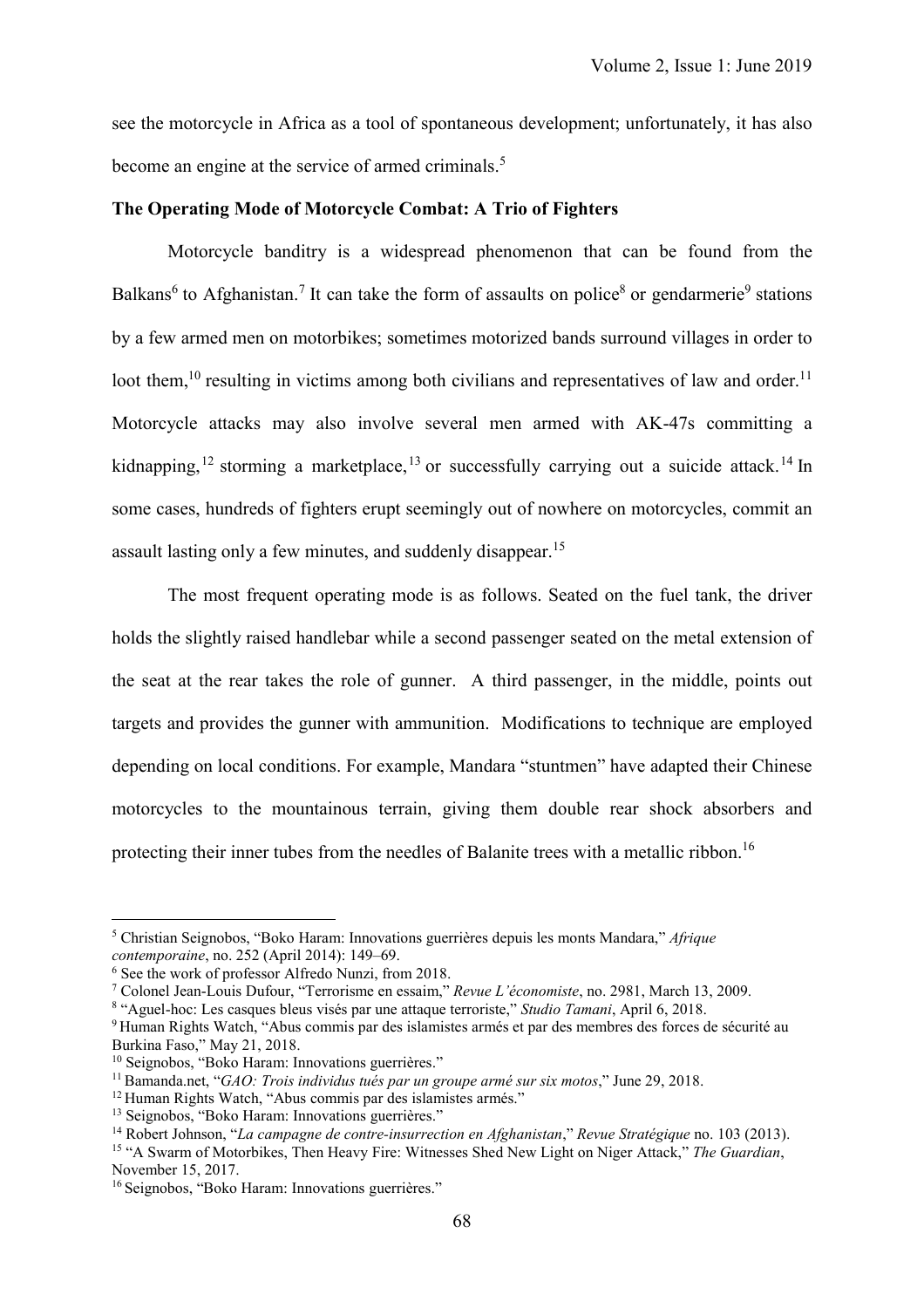Motorcycles are also used as tool in the recruitment of young men into jihadist movements. For example, in Burkina Faso, participation in jihadism enables simple shepherds to get access to weapons and to a motorcycle.<sup>17</sup> But it is the case of Boko Haram that is particularly instructive.

Two elements are favored by Boko Haram in attracting young men into its ranks: the gift of a motorcycle and the offer of one or several women. These two elements are far from trivial. In fact, obtaining a motorcycle is both a condition of spatial mobility in the regions affected and a form of social recognition. For instance, after the proclamation of a state of emergency and the prohibition of motorcycles in Diffa, the promise of a motorcycle has become an even greater factor of attraction for the local youth. In the minds of these young recruits, Boko Haram gives them that which the Nigerian state and society no longer offer.<sup>18</sup>

Indeed, the Chinese motorcycle has become inseparable from Boko Haram. It is present in all of the group's actions: attacks, kidnappings, rapid strikes, raids, and open battle with the army. After the fighting, photographs published in the press always show the ground strewn with burnt motorcycle carcasses.<sup>19</sup> The entire logistics of Boko Haram are based on packs of motorbikes. In each motorized unit, one usually find a mechanic, a repairman, and an artificer responsible for ammunition and explosives; the bike itself belongs either to the fighter or the squad leader. In practice, the two-wheeled vehicles are used for small, rapid strikes but also enable the quick concentration of hundreds of fighters, the encirclement of a village, and rapid dispersion. Furthermore, attacks combining Chinese motorcycles, Kalashnikovs, and the mobile phone have proved particularly efficient.<sup>20</sup> The following and other actions of Boko Haram in Nigeria, as in Cameroon, were perpetrated thanks to this combination: Waza on May 17, 2014, Izage soon after, Kolofata and Hile-Alifa on July 26,

<sup>&</sup>lt;sup>17</sup> Associated Press, "In Heart of West Africa, Burkina Faso Faces Rising Extremism," August 15, 2018.

<sup>18</sup> Mathieu Pellerin, "Les trajectoires de radicalisation religieuse au Sahel," *Notes de l'Ifri* (February 2017): 26.

<sup>19</sup> Seignobos, "Boko Haram: Innovations guerrières."

<sup>20</sup> "Boko Haram: Innovations guerrières."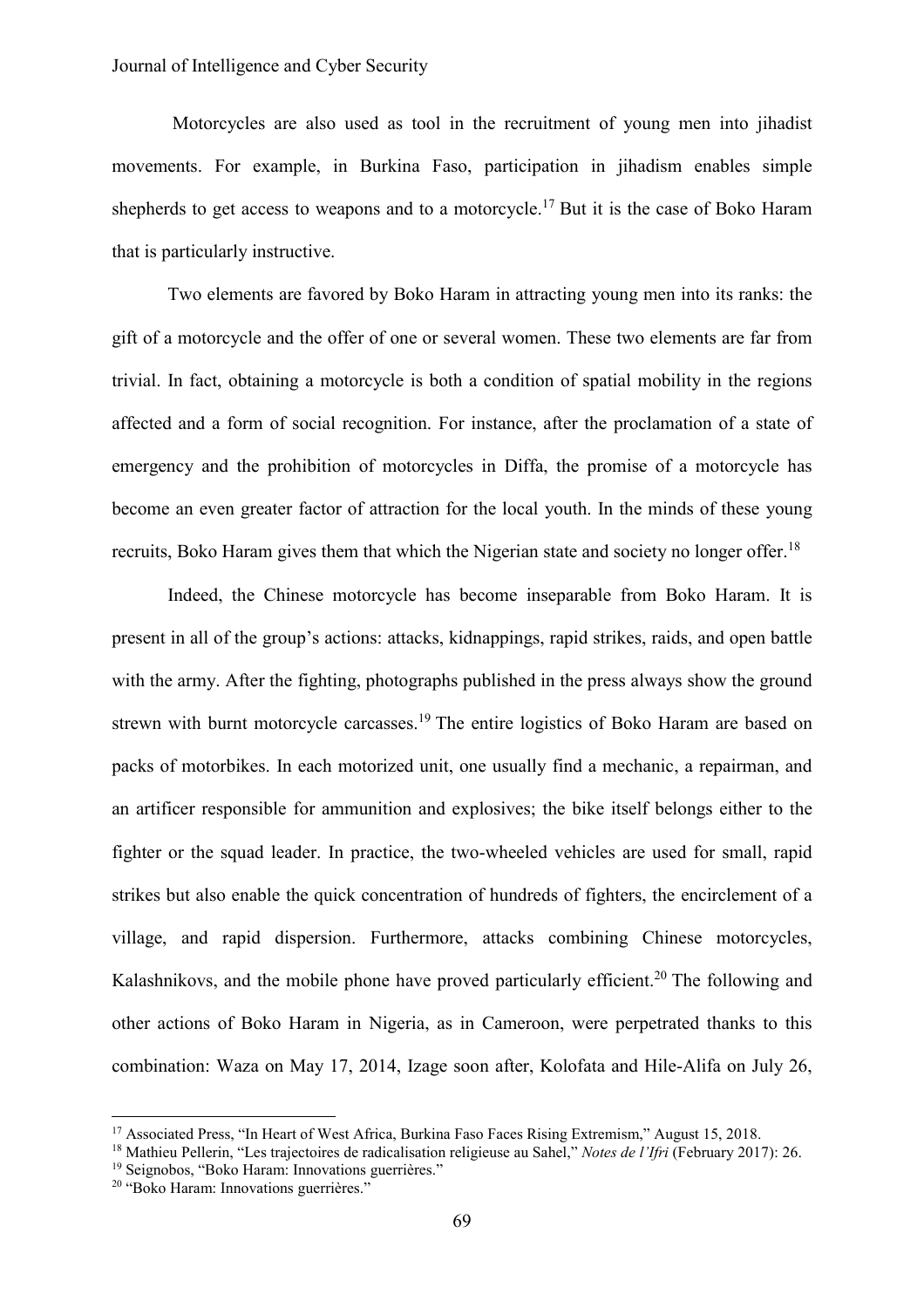2014, the capture of the big market of Banki in August 2014, Ngala in September 2014, among others. The same may be said for the group's hostage-taking activities.<sup>21</sup>

#### **Making Good Use of an Ancient Swarming Tactic**

For millennia, swarming attacks have been conducted by nomads against sedentary farmers. For example, this was a favorite tactic of the Scythians. During the siege of Samarkand, Spitamenes used swarming against the army of Alexander the Great. Small groups of horsemen would appear, empty their quivers, then disappear to resupply as another group came in. Reacting to this effective tactic, Alexander had to split his army and attack the enemy supply line, forcing them into hand to hand combat.<sup>22</sup> Later, the Parthians crushed the Romans at the battle of Carrhae, using mobile tactics to saturate the enemy and prevent them from being able to maneuver.<sup>23</sup> The Mongol invasions provide another example of swarming attacks, but on a far larger scale. Indeed, the Mongolians relied on the combination of mobility and intelligence to rapidly gather together several armies by making them pass by areas where the enemy was not present, in order to then attack en masse at a previously agreed upon location. A large network of messengers capable of traveling quickly over great distances to collected intelligence enabled the Mongols to keep the initiative on an almost permanent basis.

The development of urban warfare in the twentieth century necessitated the evolution of military swarming tactics. Thus, in the battles of Grozny between Russians and Chechens (1994, 1996, 1999), the insurgents defended the city by quickly infiltrating the enemy rear via tunnels, ruins, and constructed passages in order to brutally engage the enemy by surprise and at a short distance, before breaking contact and retreating. The Russians lost many tanks destroyed by RPG, saw their positions threatened, and were defeated during the first and second battles of Grozny. They ended up setting up a "spider's web" made up of advance

<sup>21</sup> Seignobos, "Boko Haram: Innovations guerrières."

<sup>22</sup> Sean J. A. Edwards, *Swarming and the Future of Warfare*, RAND, 2004, 183.

<sup>23</sup> Edwards, 185.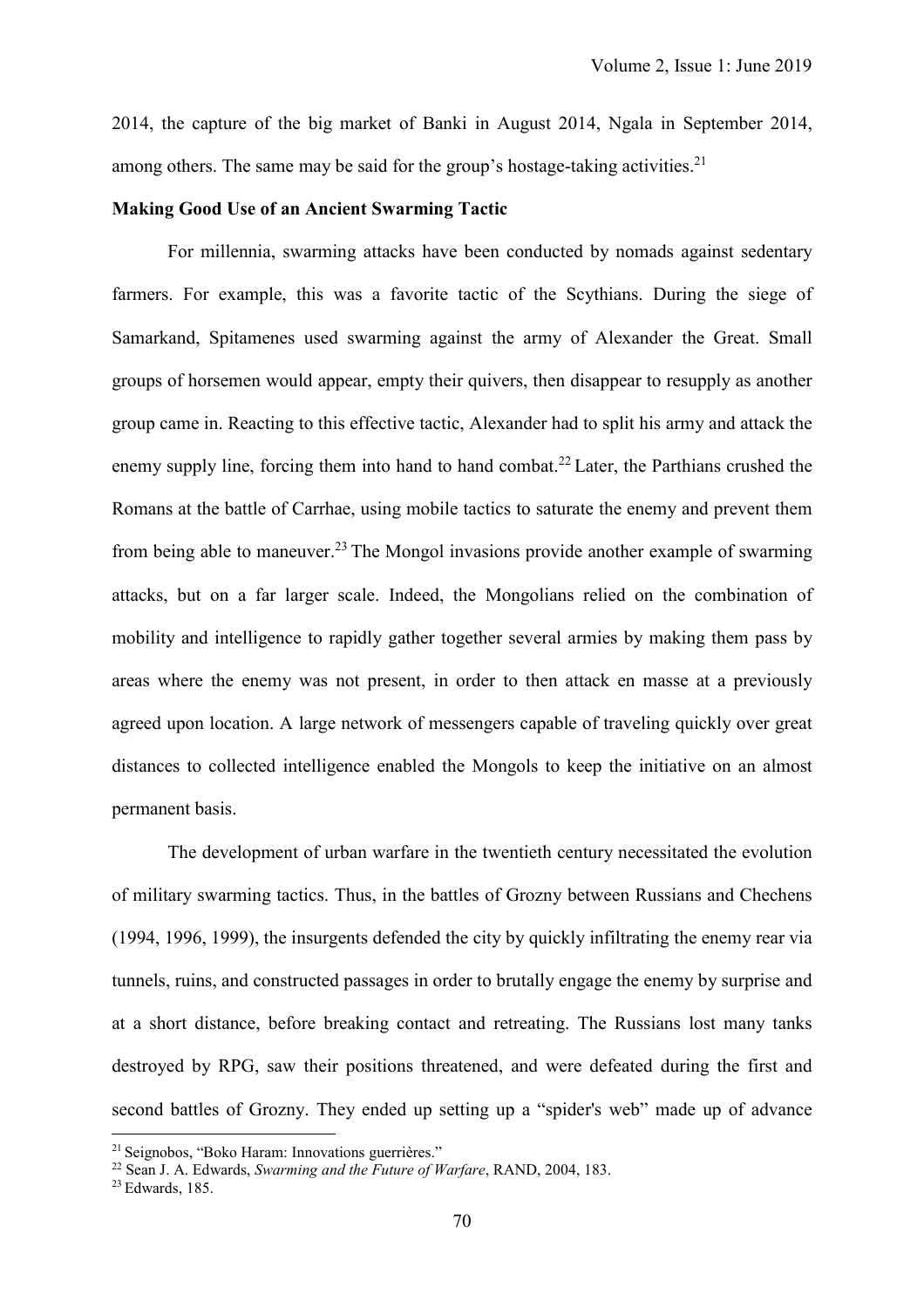# Journal of Intelligence and Cyber Security

outposts in order to limit the enemy's mobility. Despite these efforts and overwhelming Russian numerical superiority, the Chechens inflicted heavy losses on the Russian army, frequently encircling the outposts.

Swarming has also been used in terrorist attacks. For example, during the bombings in Mumbai (2008, 179 dead), five teams of two men each led simultaneous attacks against several objectives. It should be noted that the United States has been strategically preparing for enemy naval swarm attacks for two decades now. Thus, *Exercise Millenium Challenge 2002* opposed an Iranian-style "red force" commanded by the American general van Riper and using a flotilla of small boats against a conventional "blue" naval force. This simulation resulted in the destruction of sixteen warships, including an aircraft carrier, two helicopter carriers, and five troop transport vessels with 20,000 men on board. Today, Western armies are working on the formation of swarms of drones.<sup>24</sup>

# **"Strangling" the Enemy or Fielding an Even More Mobile Response?**

In the face of a swarm of enemies, responses have been varied. The most common counter tactic consists of quashing the swarm by strangling its supply chain. Alexander did just that during his siege of Samarkand. Some African states have attempted to use similar tactics to hinder biker gangs by forbidding the circulation of motorcycles at night. As far back as 2011, the local government in the Nigerian federal capital city of Abuja instituted a ban on *mototaximen Okada*, out of concern that they could be used by Boko Haram to commit targeted murders.<sup>25</sup> In Cameroon, since 2013 the threat from Nigerian motorbikes was so great that the government imposed a curfew from 6 pm to 6 am on the northern border, from Mandara to Am Chidé and Banki. Since then, this measure has been applied to all the regions of Cameroon north of Maroua.<sup>26</sup> In Togo in 2014, the national army was

<sup>24</sup> Scott [Simonsen,](https://singularityhub.com/author/ssimonsen/) "How Swarm Intelligence Is Making Simple Tech Much Smarter," *Singularity Hub* (2018):  $1 - 5$ .

<sup>25</sup> Seignobos, "Boko Haram: Innovations guerrières."

<sup>&</sup>lt;sup>26</sup> "Boko Haram: Innovations guerrières."